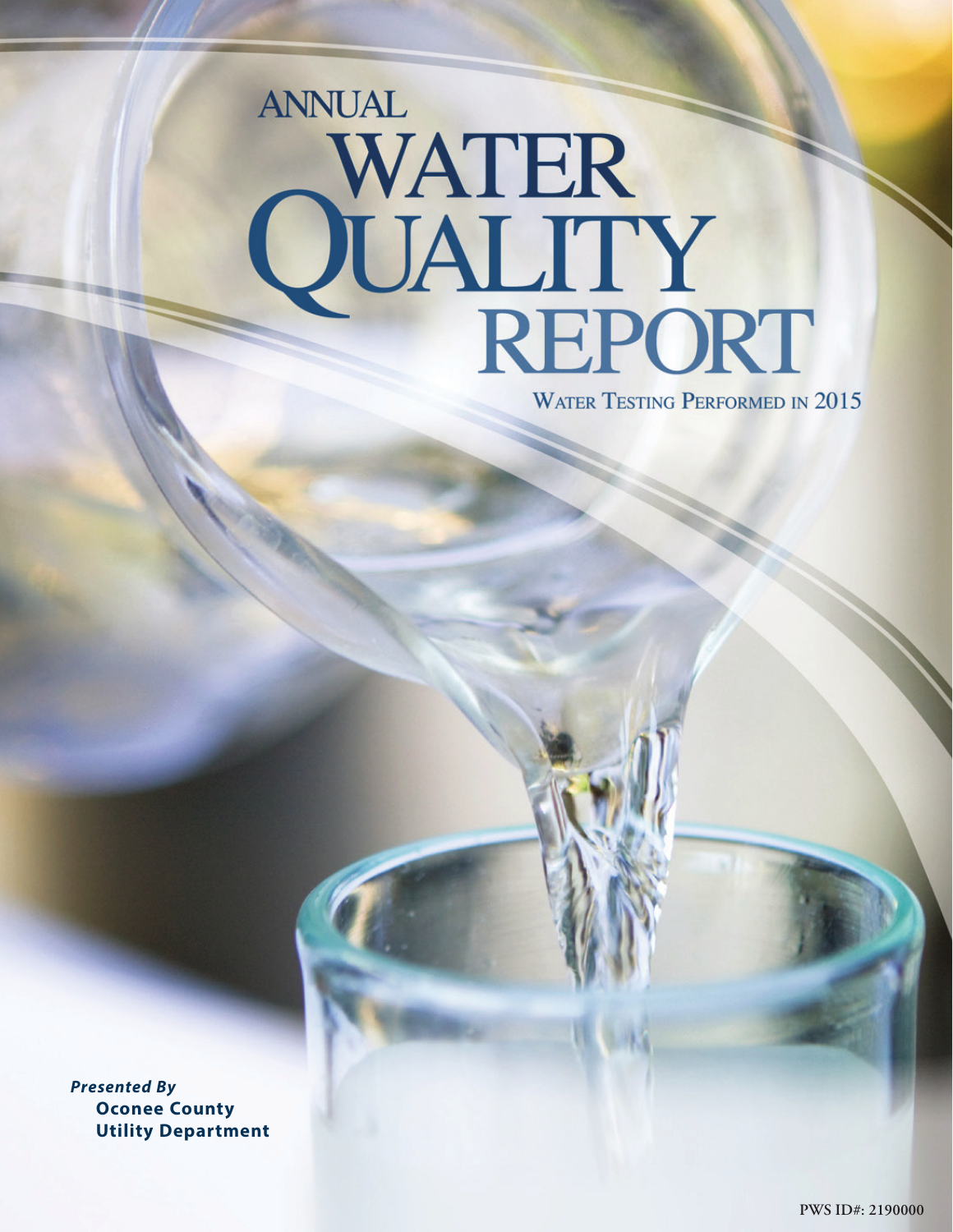# Meeting the Challenge

nce again we are proud to present our annual drinking water report, covering the Counties drinking water testing performed between January 1 and December 31, 2015. Over the years, we have dedicated ourselves to producing drinking water that meets all State and Federal standards. We continually strive to adopt new methods for delivering the highest-quality drinking water to your homes and businesses. As new challenges to drinking water safety emerge, we remain vigilant in meeting the goals of source water protection, water conservation, and community education, while continuing to serve the needs of all of our water users.

Please remember that we are available to assist you, should you ever have any questions or concerns about your water.

# Community Participation

**Y**ou are invited to attend the Oconee County Board<br>of Commissioners meetings. The Board meets on<br>the first and last Tranday of sask manth at the Ocenes the first and last Tuesday of each month at the Oconee County Courthouse. Please visit www.oconeecounty. com or call (706) 769-5120 for meeting times.

# Important Health Information

Some individuals may be more vulnerable to<br>
contaminants in drinking water than the general<br>
negotiation January<br>
contamination of the general contains the set population. Immunocompromised persons such as those with cancer undergoing chemotherapy, those who have undergone organ transplants, people with HIV/AIDS or other immune system disorders, some elderly, and infants may be particularly at risk from infections. These people should seek advice from their health care providers about drinking

water. The U.S. EPA/CDC (Centers for Disease Control and Prevention) guidelines on appropriate means to lessen the risk of infection by *Cryptosporidium* and other microbial contaminants are available from the Safe Drinking Water Hotline at (800) 426-4791 or http:// water.epa.gov/drink/hotline.



# Substances That Could Be in Water

To ensure that tap water is safe to drink, the U.S.<br>EPA prescribes regulations limiting the amount of certain contaminants in water provided by public water systems. U.S. Food and Drug Administration regulations establish limits for contaminants in bottled water that must provide the same protection for public health. Drinking water, including bottled water, may reasonably be expected to contain at least small amounts of some contaminants. The presence of these contaminants does not necessarily indicate that the water poses a health risk.

The sources of drinking water (both tap water and bottled water) include rivers, lakes, streams, ponds, reservoirs, springs, and wells. As water travels over the surface of the land or through the ground, it dissolves naturally occurring minerals, in some cases, radioactive material, and substances resulting from the presence of animals or from human activity. Substances that may be present in source water include:

**Microbial Contaminants**, such as viruses and bacteria, which may come from sewage treatment plants, septic systems, agricultural livestock operations, or wildlife;

**Inorganic Contaminants**, such as salts and metals, which can be naturally occurring or may result from urban stormwater runoff, industrial or domestic wastewater discharges, oil and gas production, mining, or farming;

**Pesticides and Herbicides**, which may come from a variety of sources such as agriculture, urban stormwater runoff, and residential uses;

**Organic Chemical Contaminants**, including synthetic and volatile organic chemicals, which are by-products of industrial processes and petroleum production and may also come from gas stations, urban stormwater runoff, and septic systems;

**Radioactive Contaminants**, which can be naturally occurring or may be the result of oil and gas production and mining activities.

For more information about contaminants and potential health effects, call the U.S. EPA's Safe Drinking Water Hotline at (800) 426-4791.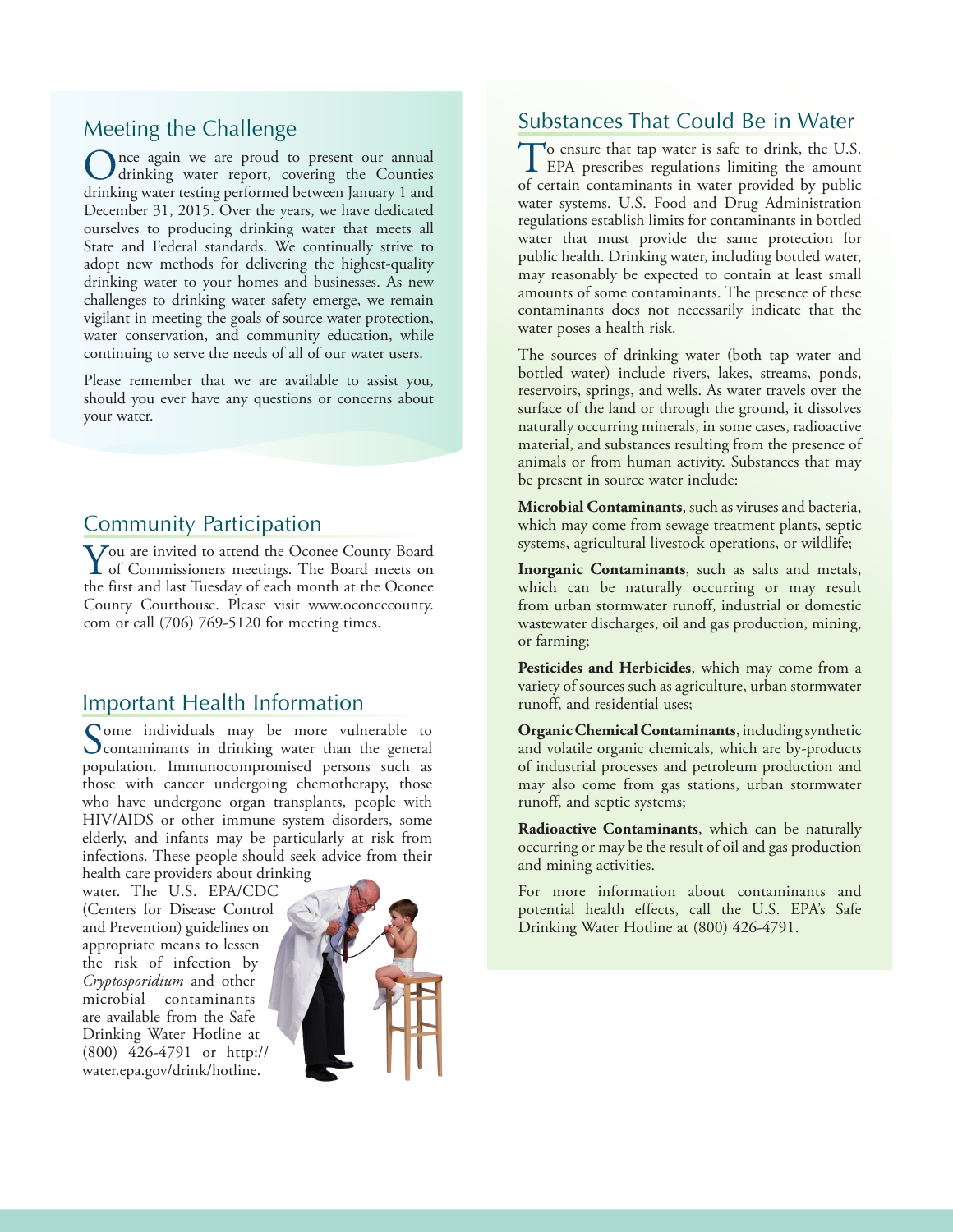# Source Water Assessment

A Source Water Assessment Plan (SWAP) is now available at our office. This plan is an assessment of the delineated area around our listed sources through which contaminants, if present, could migrate and reach our source water. It also includes an inventory of potential sources of contamination within the delineated area and a determination of the water supply's susceptibility to contamination by the identified potential sources.

According to the Source Water Assessment Plan, our water system had a susceptibility rating of MEDIUM. If you would like to review the Source Water Assessment Plan, please feel free to contact our office during regular office hours.

# Where Does My Water Come From?

The Oconee County Utility Department operates<br>9 groundwater wells permitted by the State of Georgia. We withdraw 5 percent of our drinking water from these wells. Oconee County imports 95 percent of its water from the Upper Oconee Basin Water Authorities Treatment Plant (www.bearcreekwtp.com). Bear Creek WTP withdraws water into Bear Creek Reservoir from the Middle Oconee River and Bear Creek. Oconee County also imports small amounts of drinking water from Barrow County and Athens-Clarke County Unified Government.

If present, elevated levels of lead can cause serious<br>health problems, especially for pregnant women and<br>www.printers. Lead in driving wave is primarily **T**f present, elevated levels of lead can cause serious young children. Lead in drinking water is primarily from materials and components associated with service lines and home plumbing. We are responsible for providing high-quality drinking water, but we cannot control the variety of materials used in plumbing components. When your water has been sitting for several hours, you can minimize the potential for lead exposure by flushing your tap for 30 seconds to 2 minutes before using water for drinking or cooking. If you are concerned about lead in your water, you may wish to have your water tested. Information on lead in drinking water, testing methods, and steps you can take to minimize exposure is available from the Safe Drinking Water Hotline at (800) 426-4791 or at www.epa.gov/lead.

# Flint Michigan Water Crisis

The national news coverage of water conditions in the City of Flint, Michigan, has created a great deal of confusion and consternation over the past year. The water there has been described as being corrosive; images of corroded batteries and warning labels on bottles of acids come to mind. But is corrosive water necessarily unhealthy to drink?

Corrosive water can be defined as a condition of water quality that will dissolve metals (iron, lead, copper, etc.) from metallic plumbing at an excessive rate. There are a few contributing factors but, generally speaking, corrosive water has a pH of less than 7; the lower the pH, the more acidic, or corrosive, the water becomes. (By this definition, many natural waterways throughout the country can be described as corrosive.) While all plumbing will be somewhat affected over time by the water it carries, corrosive water will damage plumbing much more rapidly than water with low corrosivity.

By itself, corrosive water is not a health concern; your morning glass of orange juice is considerably more corrosive than the typical lake or river. What is of concern is that exposure in drinking water to elevated levels of the dissolved metals increases adverse health risks. And there lies the problem.

Public water systems are required to maintain their water at optimal conditions to prevent

it from reaching corrosive levels. Rest assured that we monitor our water in accordance with the EPA Lead and Copper Rule to make sure that what happened in Flint never happens here. For more information on how corrosivity affects water quality, download this informative pamphlet: http://<br>
Lead in Home Plumbing examples the goo.gl/KpTmXv.



# **Questions?**

For more information about this report, or for any questions relating to your drinking water, please call Wayne Haynie, Utility Director, at (706) 769-3960 or send email to whaynie@oconee.ga.us.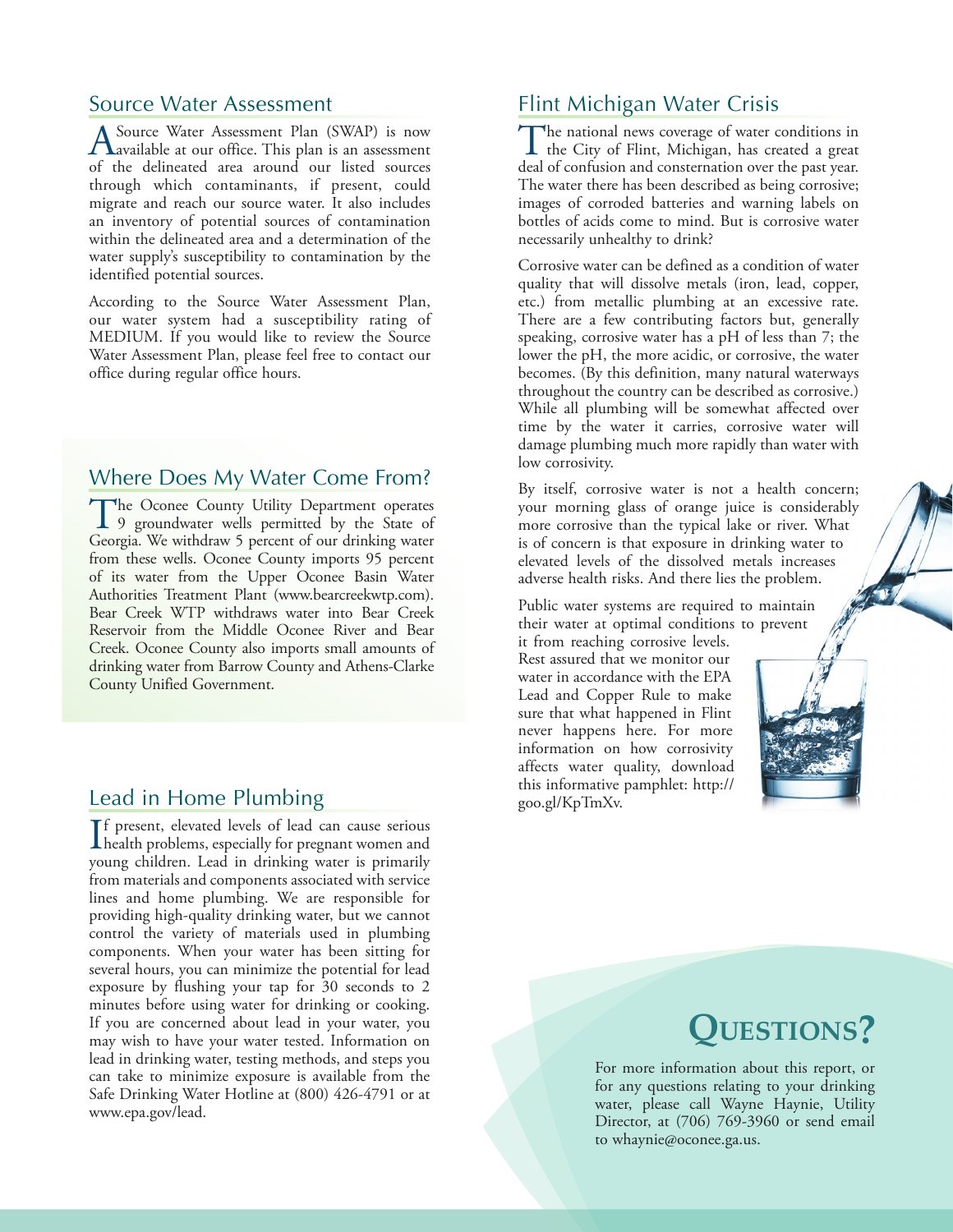

 $\bf{Y}$ ou may not be aware of it, but every time you pour fat, oil, or grease (FOG) down your sink (e.g., bacon grease), you are contributing to a costly problem in the sewer collection system. FOG coats the inner walls of the plumbing in your house as well as the walls of underground piping throughout the community. Over time, these greasy materials build up and form blockages in pipes, which can lead to wastewater backing up into parks, yards, streets, and storm drains. These backups allow FOG to contaminate local waters, including drinking water. Exposure to untreated wastewater is a public health hazard. FOG discharged into septic systems and drain fields can also cause malfunctions, resulting in more frequent tank pump-outs and other expenses.

Communities spend billions of dollars every year to unplug or replace grease-blocked pipes, repair pump stations, and clean up costly and illegal wastewater spills. Here are some tips that you and your family can follow to help maintain a well-run system now and in the future:

# **NEVER:**

- Pour fats, oil, or grease down the house or storm drains.
- Dispose of food scraps by flushing them.
- Use the toilet as a waste basket.

# **ALWAYS:**

- Scrape and collect fat, oil, and grease into a waste container such as an empty coffee can, and dispose of it with your garbage.
- Place food scraps in waste containers or garbage bags for disposal with solid wastes.
- Place a wastebasket in each bathroom for solid wastes like disposable diapers, creams and lotions, and personal hygiene products including nonbiodegradable wipes.

# Is tap water cheaper than soda?

Yes! You can refill an 8 oz. glass of tap water approximately 15,000 times for the same cost as a sixpack of soda pop. And, water has no sugar or caffeine.

# How long can a person go without water?

Although a person can live without food for more than a month, a person can only live without water for approximately one week.

# When was drinking water first regulated?

The Safe Drinking Water Act (SDWA) of 1974 represents the first time that public drinking water supplies were protected on a federal (national) level in the U.S. Amendments were made to the SDWA in 1986 and 1996.

# Naturally Occurring Bacteria

The simple fact is, bacteria and other microorganisms inhabit our world. They can be found all around us: in our food; on our skin; in our bodies; and in the air, soil, and water. Some are harmful to us and some are not. Coliform bacteria are common in the environment and are generally not harmful themselves. The presence of this bacterial form in drinking water is a concern because it indicates that the water may be contaminated with other organisms that can cause disease. Throughout the year, we tested many water samples for coliform bacteria. In that time, none of the samples came back positive for the bacteria.

Federal regulations require that public water that tests positive for coliform bacteria must be further analyzed for fecal coliform bacteria. Fecal coliform are present only in human and animal waste. Because these bacteria can cause illness, it is unacceptable for fecal coliform to be present in water at any concentration. Our tests indicate no fecal coliform is present in our water.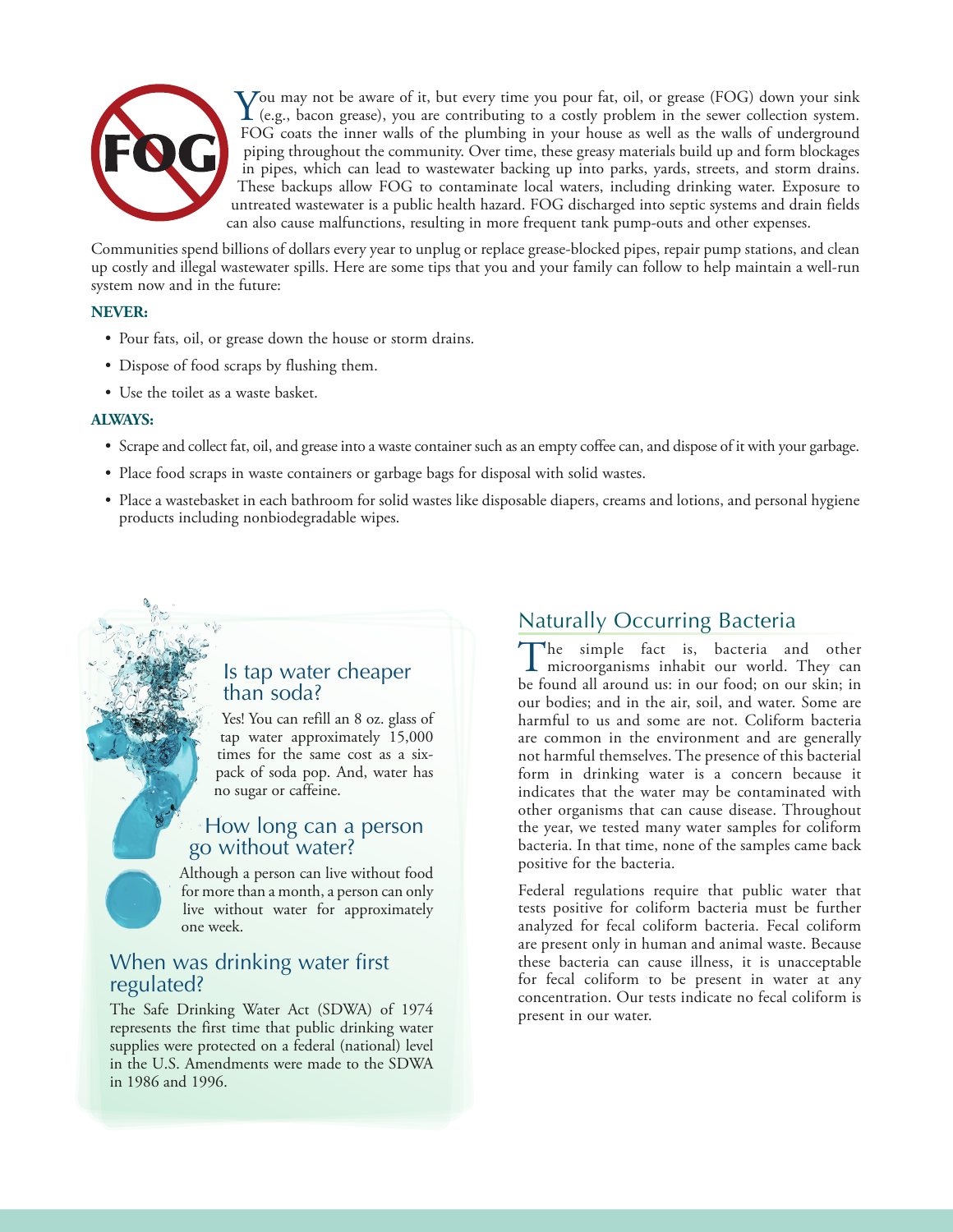# Sampling Results

During the past year, we have taken hundreds of water samples in order to determine the presence of any radioactive, biological, inorganic, volatile organic, or synthetic organic organic organic organic organic organic org because the concentrations of these substances do not change frequently. In these cases, the most recent sample data are included, along with the year in which the sample was taken.

We participated in the 3rd stage of the EPA's Unregulated Contaminant Monitoring Rule (UCMR3) program by performing additional tests on our drinking water. UCMR3 benefits the environment and public health by providing the EPA with data on the occurrence of contaminants suspected to be in drinking water, in order to determine if the EPA needs to introduce new regulatory standards to improve drinking water quality. Contact us for more information on this program.

| <b>REGULATED SUBSTANCES</b>                                                                              |                               |                               |                                                      |                                    |                                             |                          |                                                                                                                          |                          |                       |                                                                                                                             |  |
|----------------------------------------------------------------------------------------------------------|-------------------------------|-------------------------------|------------------------------------------------------|------------------------------------|---------------------------------------------|--------------------------|--------------------------------------------------------------------------------------------------------------------------|--------------------------|-----------------------|-----------------------------------------------------------------------------------------------------------------------------|--|
|                                                                                                          |                               |                               |                                                      | <b>Oconee County Utility Dept.</b> |                                             | <b>Bear Creek WTP</b>    |                                                                                                                          |                          |                       |                                                                                                                             |  |
| <b>SUBSTANCE</b><br>(UNIT OF MEASURE)                                                                    |                               | <b>YEAR</b><br><b>SAMPLED</b> | <b>MCL</b><br>[MRDL]                                 | <b>MCLG</b><br>[MRDLG]             | <b>AMOUNT</b><br><b>DETECTED</b>            | <b>RANGE</b><br>LOW-HIGH | <b>AMOUNT</b><br><b>DETECTED</b>                                                                                         | <b>RANGE</b><br>LOW-HIGH | <b>VIOLATION</b>      | <b>TYPICAL SOURCE</b>                                                                                                       |  |
| <b>Chlorine</b> (ppm)                                                                                    |                               | 2015                          | $[4]$                                                | $[4]$                              | 0.88                                        | $0.40 - 1.39$            | 1.83                                                                                                                     | $0.45 - 2.9$             | N <sub>o</sub>        | Water additive used to control microbes                                                                                     |  |
| Chromium (ppb)                                                                                           |                               | 2015                          | 100                                                  | 100                                | 0.39                                        | $0.088 - 1.4$            | <b>NA</b>                                                                                                                | <b>NA</b>                | N <sub>o</sub>        | Discharge from steel and pulp mills; Erosion of natural deposits                                                            |  |
| Fluoride (ppm)                                                                                           |                               | 2015                          | $\overline{4}$                                       | $\overline{4}$                     | <b>NA</b>                                   | <b>NA</b>                | 0.83                                                                                                                     | $0.59 - 1.5$             | N <sub>o</sub>        | Erosion of natural deposits; Water additive that promotes strong teeth;<br>Discharge from fertilizer and aluminum factories |  |
| <b>Haloacetic Acids</b><br>[HAAs] (ppb)                                                                  |                               | 2015                          | 60                                                   | <b>NA</b>                          | 28.66                                       | $17.6 - 36$              | 33.7                                                                                                                     | $19 - 58$                | No                    | By-product of drinking water disinfection                                                                                   |  |
| Nitrate (ppm)                                                                                            |                               | 2015                          | 10                                                   | 10                                 | 2.0                                         | $1.2 - 2.0$              | 0.28                                                                                                                     | $0 - 0.28$               | N <sub>o</sub>        | Runoff from fertilizer use; Leaching from septic tanks, sewage; Erosion of<br>natural deposits                              |  |
| <b>TTHMs</b> [Total<br>Trihalomethanes] (ppb)                                                            |                               | 2015                          | 80                                                   | <b>NA</b>                          | 45.50                                       | $26.5 - 79.5$            | 44                                                                                                                       | $19 - 96$                | N <sub>o</sub>        | By-product of drinking water disinfection                                                                                   |  |
| <b>Total Organic Carbon</b><br>(ppm)                                                                     |                               | 2015                          | <b>TT</b>                                            | <b>NA</b>                          | <b>NA</b>                                   | <b>NA</b>                | 1.4                                                                                                                      | $1.2 - 1.5$              | N <sub>o</sub>        | Naturally present in the environment                                                                                        |  |
| Turbidity <sup>1</sup> (NTU)                                                                             |                               | 2015                          | <b>TT</b>                                            | <b>NA</b>                          | <b>NA</b>                                   | <b>NA</b>                | 0.06                                                                                                                     | $0.02 - 0.06$            | No                    | Soil runoff                                                                                                                 |  |
| <b>Turbidity (Lowest</b><br>monthly percent of<br>samples meeting limit)                                 |                               | 2015                          | $TT = 95%$<br>of samples<br>$< 0.3$ NTU              | <b>NA</b>                          | <b>NA</b>                                   | <b>NA</b>                | 100                                                                                                                      | <b>NA</b>                | N <sub>o</sub>        | Soil runoff                                                                                                                 |  |
| Tap water samples were collected for lead and copper analyses from sample sites throughout the community |                               |                               |                                                      |                                    |                                             |                          |                                                                                                                          |                          |                       |                                                                                                                             |  |
| <b>SUBSTANCE</b><br>(UNIT OF MEASURE)                                                                    | <b>YEAR</b><br><b>SAMPLED</b> | <b>AL</b>                     | <b>AMOUNT DETECTED</b><br><b>MCLG</b><br>(90TH%TILE) |                                    | <b>SITES ABOVE AL/TOTAL</b><br><b>SITES</b> |                          | <b>VIOLATION</b>                                                                                                         |                          | <b>TYPICAL SOURCE</b> |                                                                                                                             |  |
| <b>Copper</b> (ppm)                                                                                      | 2013                          | 1.3                           | 1.3                                                  | $\mathbf{0}$                       |                                             | 0/30                     | Corrosion of household plumbing systems; Erosion of natural deposits<br>N <sub>o</sub>                                   |                          |                       |                                                                                                                             |  |
| SECONDARY SUBSTANCES - OCONEE COUNTY UTILITY DEPT.                                                       |                               |                               |                                                      |                                    |                                             |                          |                                                                                                                          |                          |                       |                                                                                                                             |  |
| <b>SUBSTANCE</b><br>(UNIT OF MEASURE)                                                                    | <b>YEAR</b><br><b>SAMPLED</b> | <b>SMCL</b>                   | <b>MCLG</b>                                          | <b>AMOUNT</b><br><b>DETECTED</b>   | <b>RANGE</b><br>LOW-HIGH                    | <b>VIOLATION</b>         | <b>TYPICAL SOURCE</b>                                                                                                    |                          |                       |                                                                                                                             |  |
| <b>Fluoride</b> ( $ppm$ )                                                                                | 2015                          | 2.0                           | <b>NA</b>                                            | 0.92                               | $0.68 - 1.12$                               | N <sub>o</sub>           | Erosion of natural deposits; Water additive that promotes strong teeth; Discharge from fertilizer and aluminum factories |                          |                       |                                                                                                                             |  |
| pH (Units)                                                                                               | 2015                          | $6.5 - 8.5$                   | <b>NA</b>                                            | 7.7                                | $7.1 - 8.2$                                 | N <sub>o</sub>           | Naturally occurring                                                                                                      |                          |                       |                                                                                                                             |  |